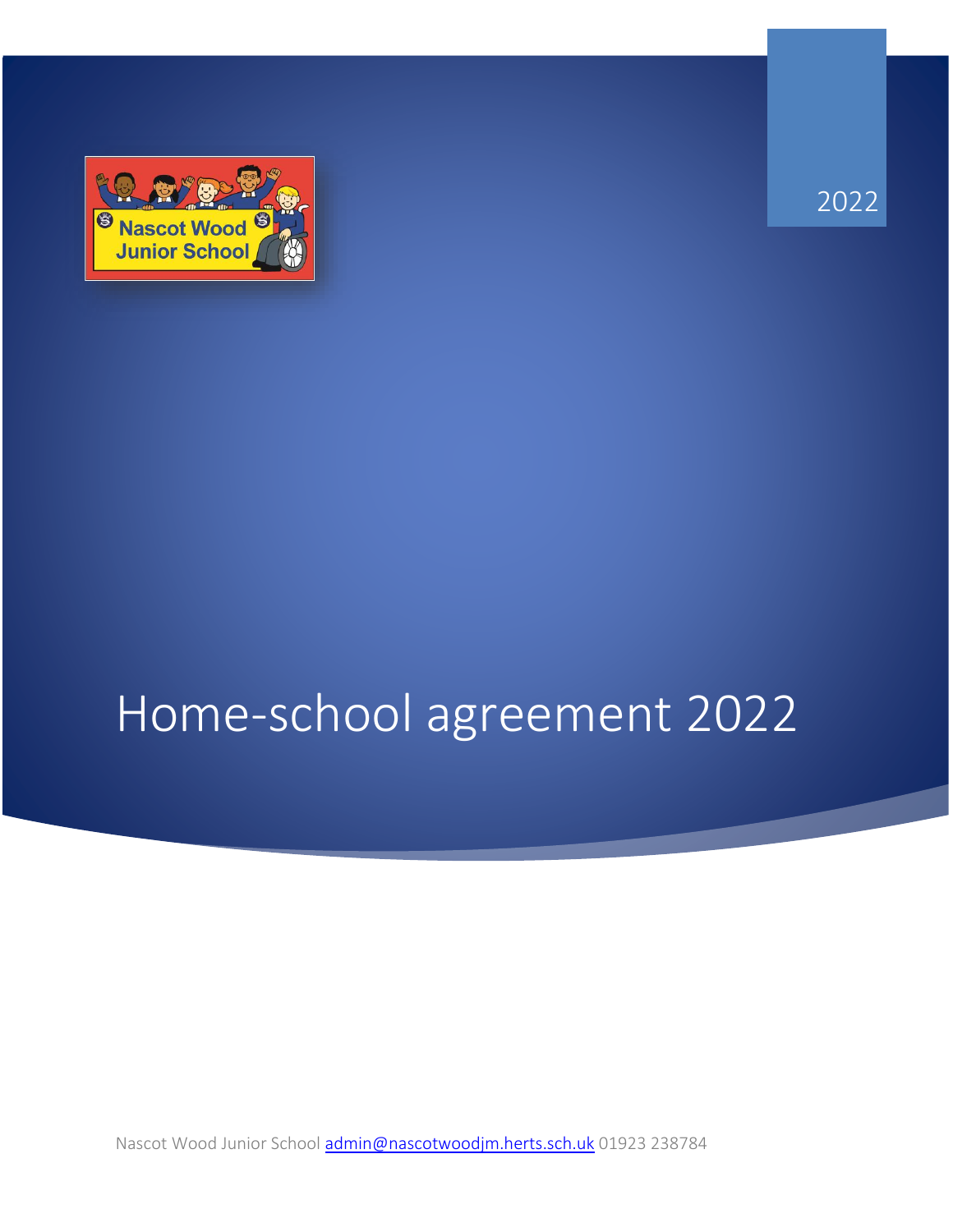Nascot Wood Junior School's Home-School agreement is an important document that forms the basis of our partnership working with Parents. We value this partnership with you, and recognise its importance in ensuring that each child feels happy and makes good progress.

Everything that we do and achieve at Nascot Wood Junior School is underpinned by our vision that:

*We are a community of learners, fostering and developing a lifelong love of learning*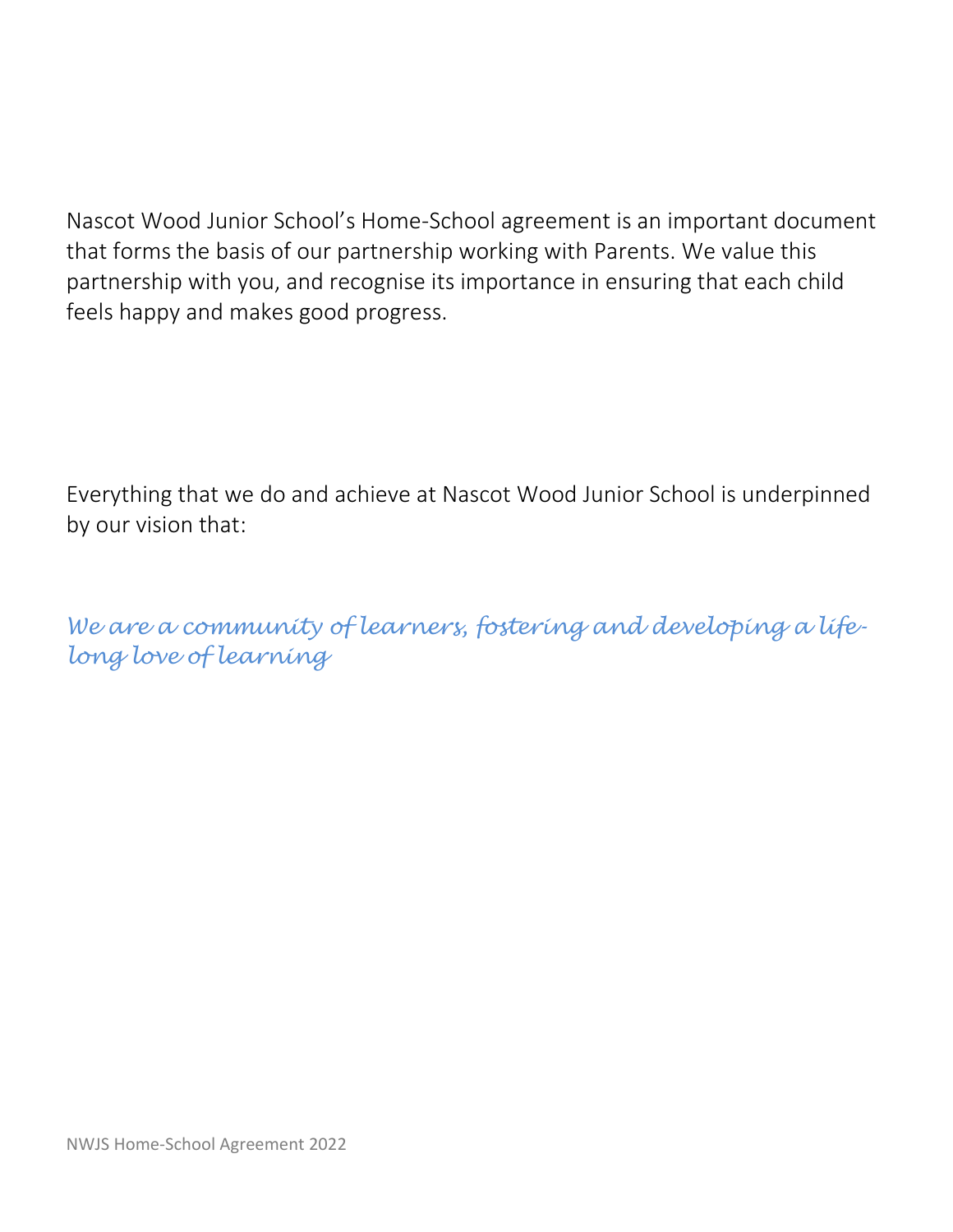

## The school's aims and values further reinforce this vision:

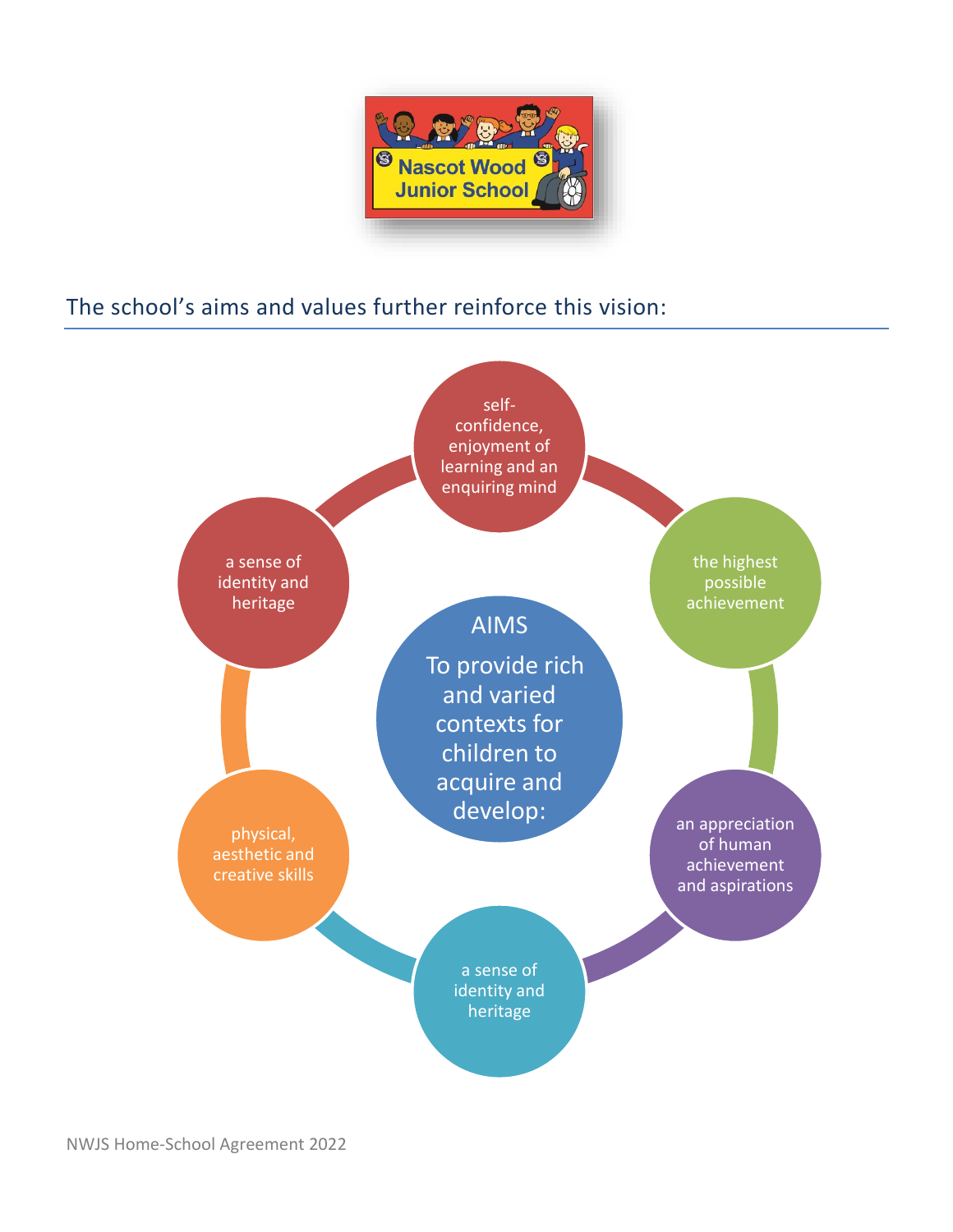

development of good relationships within and outside the school community

the promotion of self-esteem and well-being

> VALUES Underpinning the curriculum are the following values

respect for the local environment

care and responsibility

the promotion of British values and an understanding and appreciation of different cultures and beliefs

the promotion of equal opportunity and the ability to challenge discrimination and stereotyping

NWJS Home-School Agreement 2022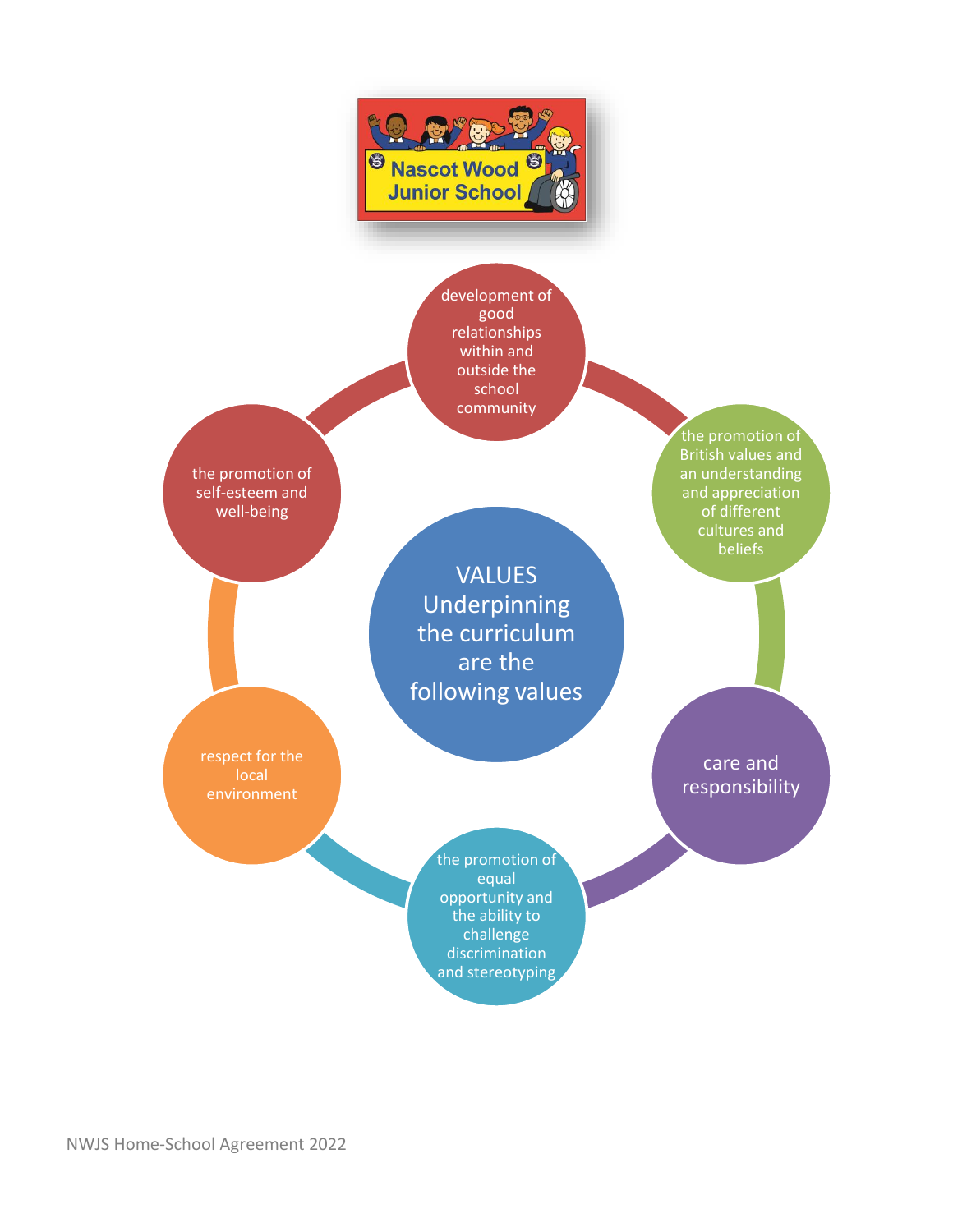

#### What you can expect from us

- We will behave in a professional manner
- We will always treat you with respect and courtesy
- We will maintain confidentiality and never discuss your child with anyone else
- $\blacksquare$  We will respond to any queries within 3-5 working days, and within 24 hours for urgent matters
- We will investigate your concerns and work hard to find a solution that is effective
- We will communicate your concerns, when appropriate, to other members of staff
- We will supply you with information about your child's progress at the Autumn Term Parent's evening, the Spring Term Annual Report and the Summer Term Open Evening. If you have concerns about your child's progress at any other time of the year, we will provide you with the most up-to-date information
- We will contact you if we have any concerns about your child

#### What we expect from you

- All members of staff must be treated with respect and courtesy
- Concerns, queries and complaints should be raised in the first instance with the Class Teacher, and then, if necessary with a member of the Senior Leadership Team
- The school must be given time to deal with your concern and find a solution that is effective. We may not find that solution at the first attempt
- Ensure that your child attends school every day and arrives promptly
- Ensure that your child wears the correct uniform
- Parents must not admonish children on the school site who are not their own
- Parents should ensure that children complete their homework each week
- Members of staff and/or the school should not be discussed in a manner that undermines the school in any way on social media sites including all class whatsapp groups
- **P** Parents should take time to read communication sent from the school each week e.g. newsletter, letters
- **Parents will be expected to financially contribute to school trips**
- Parents will be asked to complete Parent view annually *(parentview.ofsted.gov.uk)*